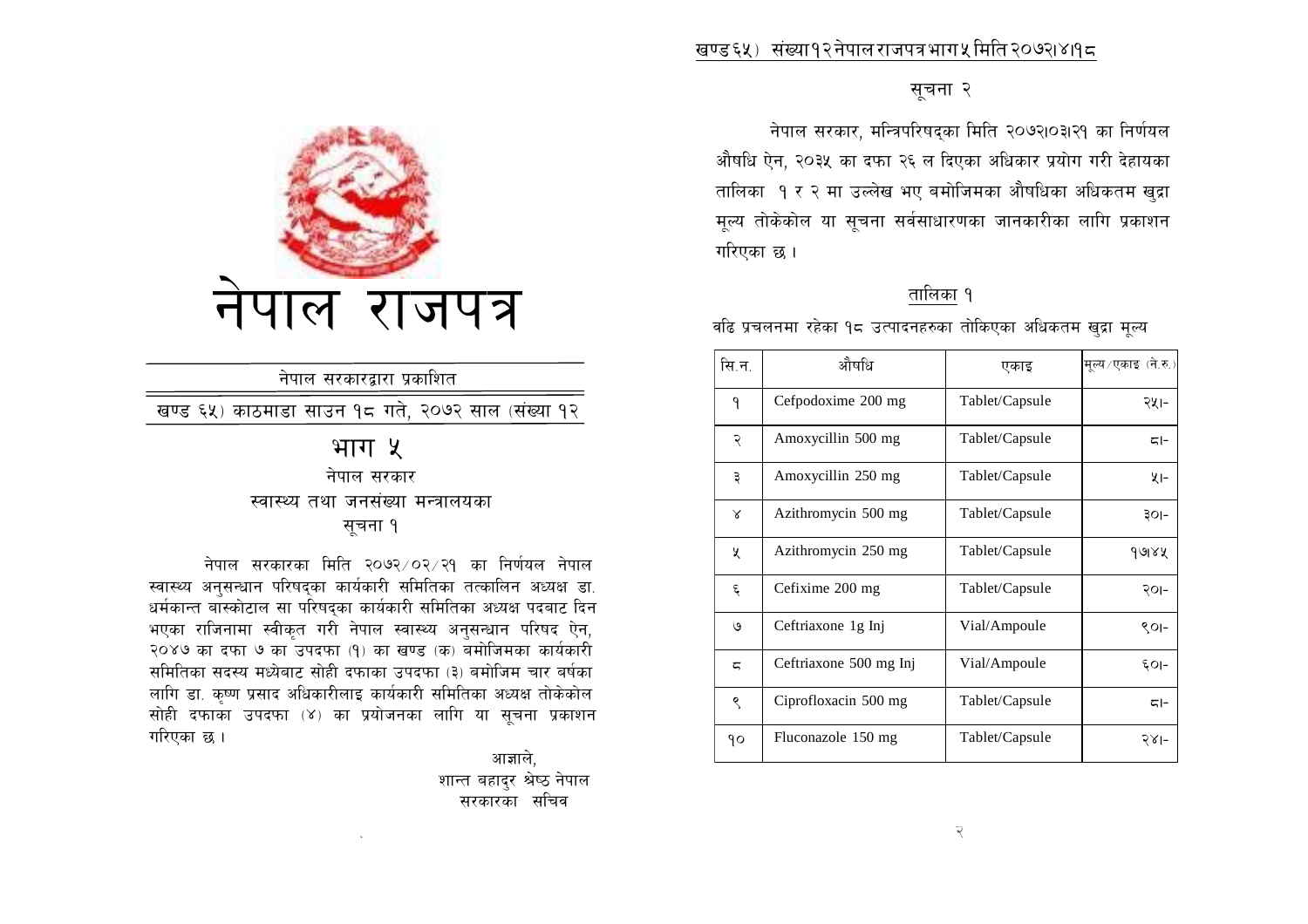| ۹۹ | Levonorgestrol 150 mcg<br>tab or 2 tablets of<br>levonorgestrol 75 mg                                                           | Tablet/Capsule | 5이-              |
|----|---------------------------------------------------------------------------------------------------------------------------------|----------------|------------------|
| १२ | Nimesulide 100 mg                                                                                                               | Tablet/Capsule | ३।−              |
| ۹३ | Ofloxacin 400 mg                                                                                                                | Tablet/Capsule | $\overline{5}$ - |
| 98 | Omeprazole 20 mg                                                                                                                | Tablet/Capsule | $8 -$            |
| १५ | Pantoprazole 40 mg                                                                                                              | Tablet/Capsule | $\overline{5}$ - |
| ۹६ | Tinidazole 500 mg                                                                                                               | Tablet/Capsule | ५।-              |
| 99 | Levofloxacin 750 mg                                                                                                             | Tablet/Capsule | 921-             |
| 95 | Combination of Paracetamol<br>with Chlorpheniramine, and<br>Phenylepherine or<br>pseudoephedrine (Anticold<br>Tablets/Capsules) | Tablet/Capsule | ३।−              |
|    | $\sim$                                                                                                                          |                |                  |

<u>तालिका</u> २

क्यान्सर लगायत दिर्धरोग उपचारमा प्रयोगमा रहेका ७<del>८</del> उत्पादनहरुका तोकिएका

अधिकतम खुद्रामुल्य

| सि.न.              | औषधि              | एकाइ           | मूल्य / एकाइ(ने.रु.) |
|--------------------|-------------------|----------------|----------------------|
| ٩                  | Amlodipine 2.5 mg | Tablet/capsule | २।३०                 |
| २                  | Amlodipinne 5 mg  | Tablet/capsule | ५।-                  |
| ३                  | Amlodipine 10 mg  | Tablet/capsule | $\overline{5}$ -     |
| Χ                  | Losartan 25 mg    | Tablet/capsule | 8189                 |
| Χ                  | Losartan 50 mg    | Tablet/capsule | ७६०                  |
| $\boldsymbol{\xi}$ | Atorvastatin 5 mg | Tablet/capsule | ६।७५                 |

## v08^%\_ ;+Vof!@g]kfn/fhkqefu%ldlt@)&@.\$.!\* v08^%\_ ;+Vof!@g]kfn/fhkqefu%ldlt@)&@.\$.!\*

| ও                        | Atorvastatin 10 mg     | Tablet/capsule | 9005  |
|--------------------------|------------------------|----------------|-------|
| $\overline{\phantom{a}}$ | Atorvastatin 20 mg     | Tablet/capsule | २०१६० |
| ९                        | Enalapril 2.5 mg       | Tablet/capsule | २।३०  |
| ٩o                       | Enalapril 5 mg         | Tablet/capsule | $8 -$ |
| 99                       | Enalapril 10 mg        | Tablet/capsule | ৩৷-   |
| ٩R                       | Metoprolol 12.5 mg     | Tablet/capsule | २।९०  |
| ۹३                       | Metoprolol 25 mg       | Tablet/capsule | $8 -$ |
| $\gamma$                 | Metoprolol 50 mg       | Tablet/capsule | ५ा३०  |
| 92                       | Metformin 500 mg       | Tablet/capsule | २।-   |
| ۹६                       | Metformin 1000 mg tab  | Tablet/capsule | ج1−   |
| 99                       | Glimepride 1 mg        | Tablet/capsule | ५ा३०  |
| 95                       | Glimepride 2 mg        | Tablet/capsule | 555   |
| 98                       | Glimepride 3 mg        | Tablet/capsule | 991२० |
| २०                       | Pioglitazone 15 mg tab | Tablet/capsule | ६।५०  |
| २१                       | Pioglitazone 30 mg tab | Tablet/capsule | 90150 |
| २२                       | Amityptalline 10 mg    | Tablet/capsule | २ा४०  |
| २३                       | Amityptalline 25 mg    | Tablet/capsule | ३।८०  |
| २४                       | Imipramine 25 mg tab   | Tablet/capsule | १।३२  |
| २५                       | Imipramine 75 mg       | Tablet/capsule | ३।-   |
| २६                       | Lorazepam 1 mg         | Tablet/capsule | २।-   |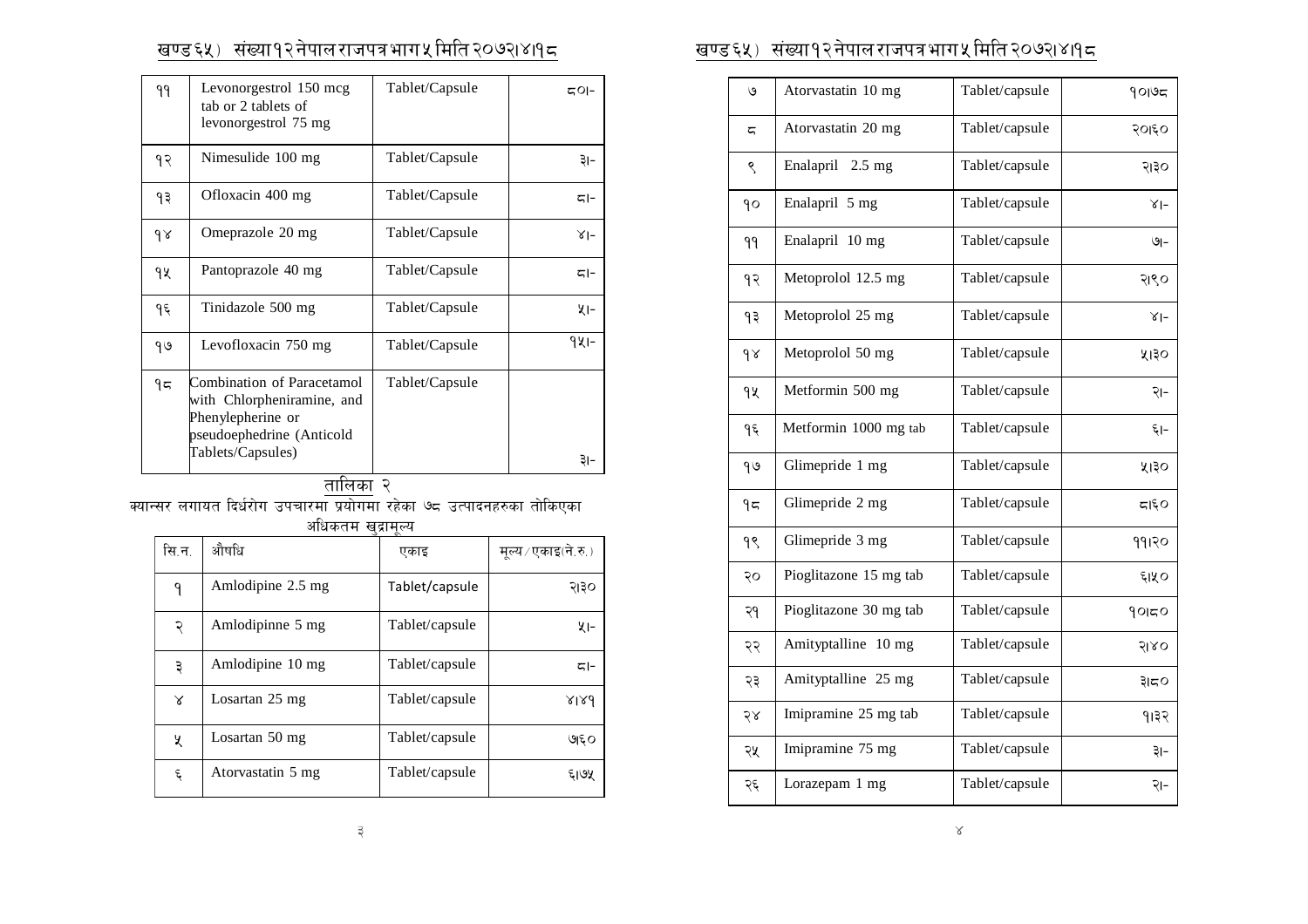| २७               | Lorazepam 2 mg                        | Tablet/capsule | २।८०    |
|------------------|---------------------------------------|----------------|---------|
| ২८               | Alprazolam 0.25mg tab                 | Tablet/capsule | 9100    |
| २९               | Alprazolam 0. 5mg                     | Tablet/capsule | 3180    |
| ३०               | Carboplatin 150 mg                    | injection      | १३९३।८७ |
| ३१               | Carboplatin 450 mg                    | injection      | ४१३०।७७ |
| ३२               | Chlorabucil 2 mg                      | tablet         | ७९।८९   |
| ३३               | Cisplatin 10 mg                       | injection      | 98950   |
| ३४               | Cisplatin 50 mg                       | injection      | ५३२।२१  |
| ३५               | Cyclophosphamaide 50<br>mg            | tablet         | ६।६२    |
| ३६               | Cyclophosphamaide 500<br>mg           | injection      | १०५१२३  |
| २७               | Cytosine Arabinoside 100<br>mg/vial   | injection      | ४२१।२३  |
| ३८               | Cytosine Arabinoside 500<br>mg/vial   | injection      | ९१०।७४  |
| ३९               | Cytosine Arabinoside<br>1000 mg /vial | injection      | २०६८।-  |
| ΥO               | Dacarbazine 500 mg                    | injection      | १८१७९८  |
| 88               | Danazol 50 mg                         | capsule        | १६।५४   |
| ४२               | Danazol 100 mg                        | capsule        | ३५१९०   |
| ४३               | Daunorubicin 20 mg                    | injection      | ५९२११८  |
| $\lambda\lambda$ | Doxorubicin 10 mg                     | injection      | ३२८।-   |

# v08^%\_ ;+Vof!@g]kfn/fhkqefu%ldlt@)&@.\$.!\* v08^%\_ ;+Vof!@g]kfn/fhkqefu%ldlt@)&@.\$.!\*

| ४५            | Doxorubicin 50 mg          | injection      | १४१६1२८            |
|---------------|----------------------------|----------------|--------------------|
| $\lambda \xi$ | Etoposide 100 mg           | capsule        | ९२ा४०              |
| $80^{\circ}$  | Etoposide 100 mg/5 ml      | injection      | ३२०१२७             |
| 85            | Flutamide 250 mg           | table          | १५१२२              |
| ४९            | 5 flurouracil 250 mg/ 5 ml | Injection / ml | ३।६⊄               |
| ųο            | Gemcitabin 200 mg          | injection      | १७०६।९३            |
| ५१            | Gemcitabin 1000 mg         | injection      | ९९८०१-             |
| ५२            | L- asparginase 500 KU      | injection      | १९२१।३८            |
| ५३            | Mercaptopurine 50 mg       | tablet         | १५७८               |
| ४४            | Imatinib 100               | tablet         | 928198             |
| ५५            | Imatinib 400               | tablet         | 808103             |
| ५६            | Ifosamide 1 gm/2ml         | injection      | ६०९।२६             |
| ५७            | Methotraxate 50 mg/ml      | Injection/ml   | प्रदा६२            |
| メニ            | Methtraxate 2.5 mg         | tablet         | 55                 |
| ५९            | Mensa 200 mg               | Injection/ml   | 8318d              |
| Ę٥            | Mitomycin c 10 mg          | injection      | ७०२।३५             |
| ६٩            | Oxaliplatin 50 mg /vial    | injection      | ४०३५।८६            |
| ६२            | Paclitaxel 30 mg/5 ml      | injection      | ५१६१९८             |
| ६३            | Procarbazine 50 mg         | capsule        | ५५।८९              |
| $\xi \chi$    | Tamoxifen 10 mg            | tablet         | $\mathcal{G}(\xi)$ |
| ६५            | Tamoxifen 20 mg            | tablet         | 8180               |